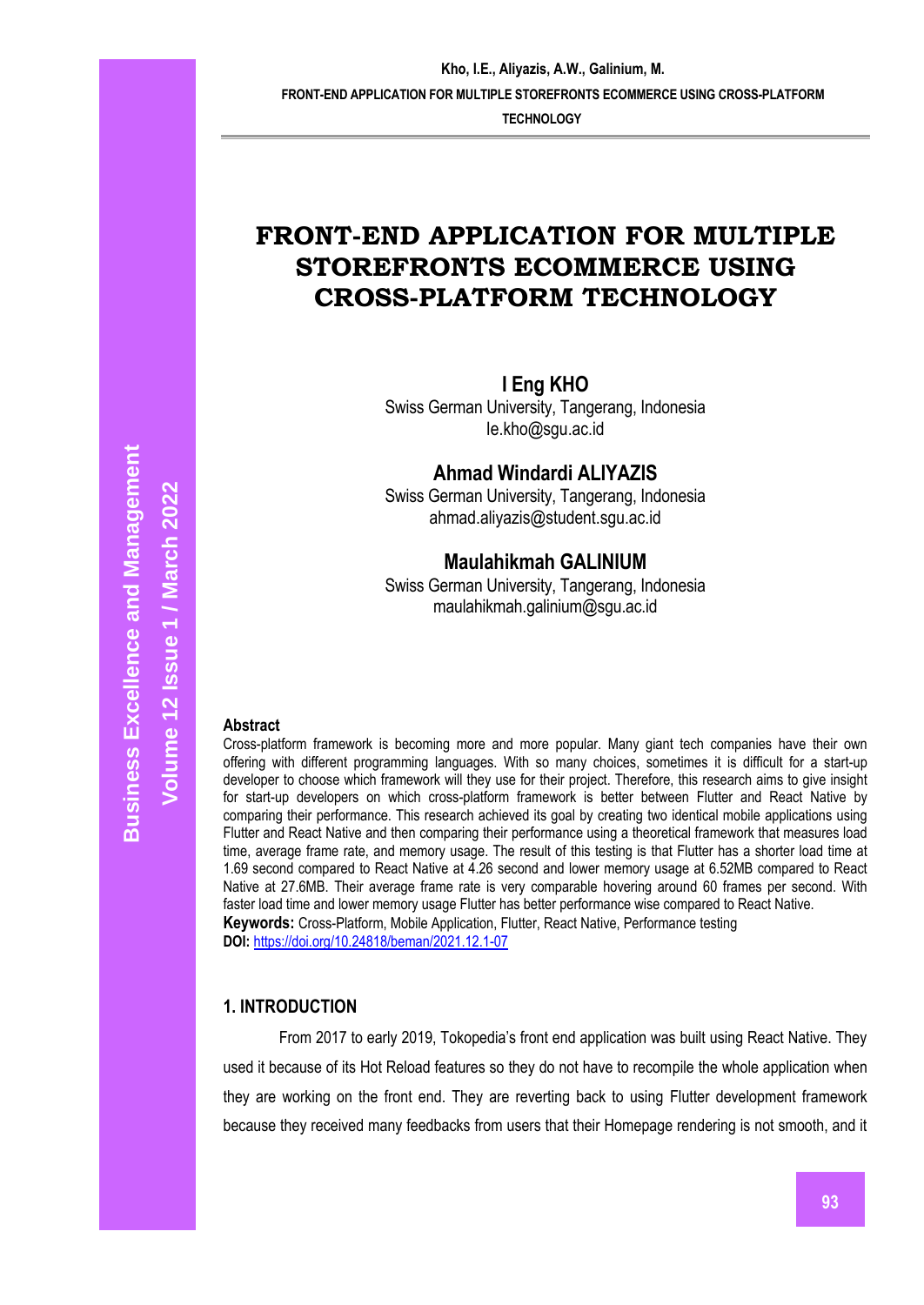is terrible for User Experience (Compfest, 2019). With React Native it took 1.3 seconds for the page to load, but it only took 0.6 seconds using Flutter.

According to JetBrains Developer Ecosystem 2020 survey, most of the respondents (42%) voted for React Native as their cross-platform mobile framework of choice. Second place is Flutter at 39% and third place is Cordova with a large gap at 18% (JetBrains, 2020). Flutter's approach on user interface generation is a widget. The widgets are beautiful and highly customizable because they are based on Material Design. Flutter has a unique way of rendering its components by using its in-house lightning-fast rendering engine instead of relying on the device's OEM widgets or using web views. Facebook's own offering in the cross-platform framework market is React Native. React Native was developed from Facebook's own React framework. It brings modern web techniques to mobile despite being largely written in JavaScript and operated on JavaScript core. It uses native interface to access native hardware such as storage, speaker, and camera. This research is using Flutter and React Native because they are currently the top 2 cross-platform mobile frameworks according to JetBrains.

Mobile Application should have great performance to satisfy customers' User Experience. This statement is supported by Tokopedia's case when their customers are complaining about the decline of the application performance when they are opening the application. With many choices of crossplatform framework out there, start-up developers need insight on better framework.

The objective of this research is to find which cross-platform technology is better to develop front-end application in terms of having a shorter load time, better average frame rate, and lower memory consumption between Flutter and React Native. In this application development, there will be two identical applications using multiple storefronts approach. Multiple storefronts let admin manages many stores with one sitting. One is using Flutter and the other one is using React Native. It will follow a specific design for its UI that requires uniformity of multiple platforms. The performance, that will be measured, are load time, average frame rate, and memory usage. The scope of the research is developing an online marketplace front-end application with multiple storefronts for Android mobile application and iOS application that meet its business requirements using Flutter and React Native and then comparing their performance by measuring their load time, average frame rate, and memory usage.

## **2. LITERATURE REVIEW**

Generally, the application performance is measured based on various performance parameters, one of them is response time (Chatterjee et.al, 2016). The indicator of response time that can be observed is the smoothness of an application, defined by how many frames per second it can sustain. The ideal frame per second is around 60fps (Jagiello, 2019). Two identical applications were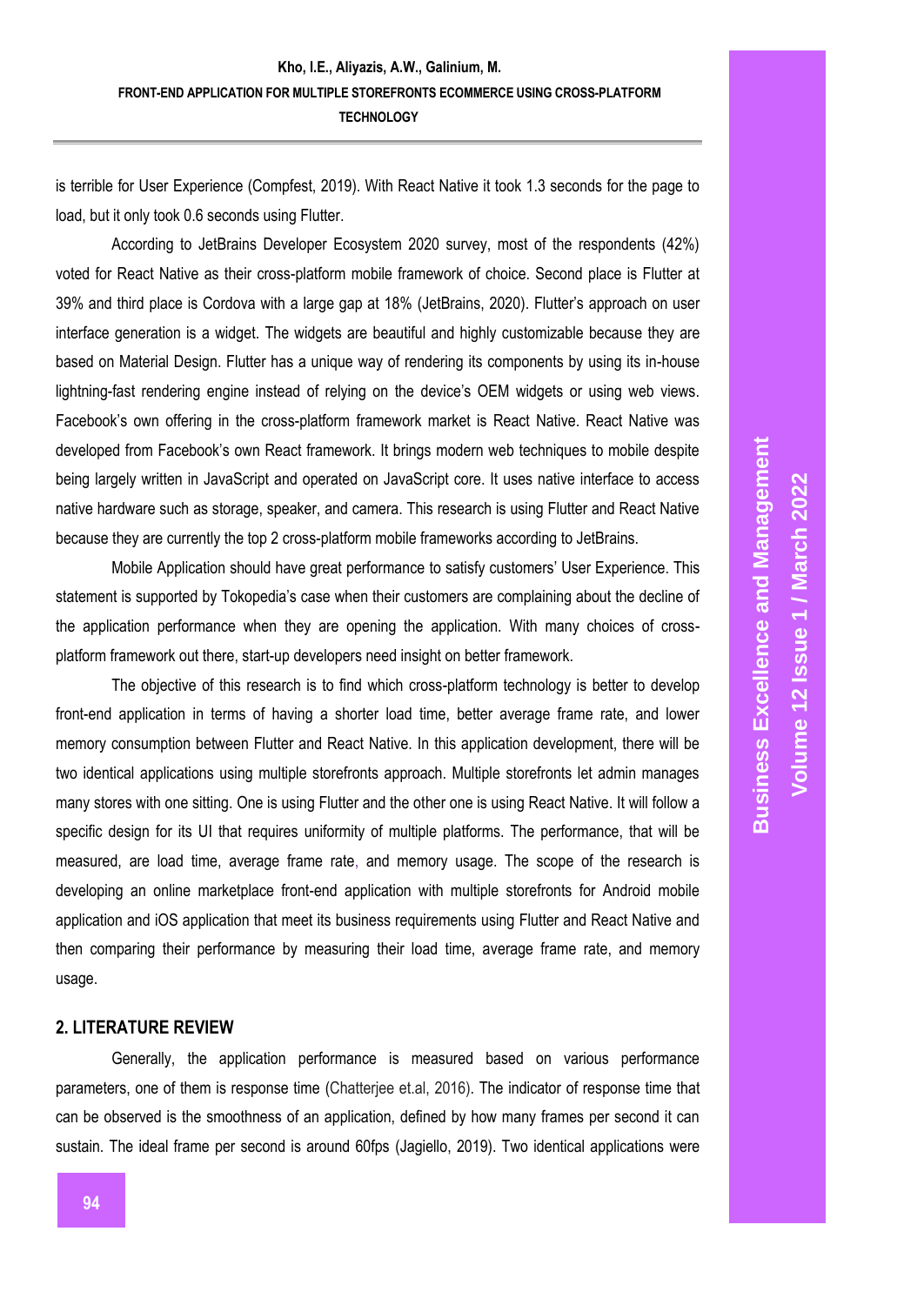developed using React Native and Flutter. Wu (2018) aims to give insights on the positives and negative aspects of developing an application in Flutter and React Native. One of the examples is the applications performance. The performance was measured by measuring how many frames are rendered per second on a device. Frame per Second (FPS) has been accepted as a standard unit to describe the fluentness or responsiveness of an application (Wu, 2018).





Performance of Flutter and React Native based on list scrolling is similar on the surface. The average fps while scrolling has been over 60 for both of them. However, React Native FPS in the JavaScript thread has many significant drops as shown in Figure 1 (Wu, 2018). React Native only renders a few items at once to reduce memory usage. If a user is scrolling swiftly, React Native will display blank squares as a placeholder while the fps in JavaScript thread is tanking. Meanwhile, Flutter does not have this problem and its fps is very stable. Table 1 shows the comparison between Wu's work and this research. Real devices and real case study are used in this research.

| TABLE 1. COMPARISON BETWEEN WU AND THIS RESEARCH |                     |                            |  |
|--------------------------------------------------|---------------------|----------------------------|--|
|                                                  | Wu's Work           | <b>This Research</b>       |  |
| <b>Testing Platform</b>                          | Emulator            | Real devices               |  |
| <b>Testing Procedure</b>                         | Scrolling aimlessly | Performing a real use case |  |
| Source: Author                                   |                     |                            |  |

Akamai Technologies (2015) discusses consumer expectation on an e-commerce performance wise. For example, Akamai Technologies – 2014 Consumer Web Performance Expectation Survey showed that 49% of respondents expect time to load a page in under 2 seconds regardless of device. This result differs greatly from five years ago which 63% of consumers would choose to wait patiently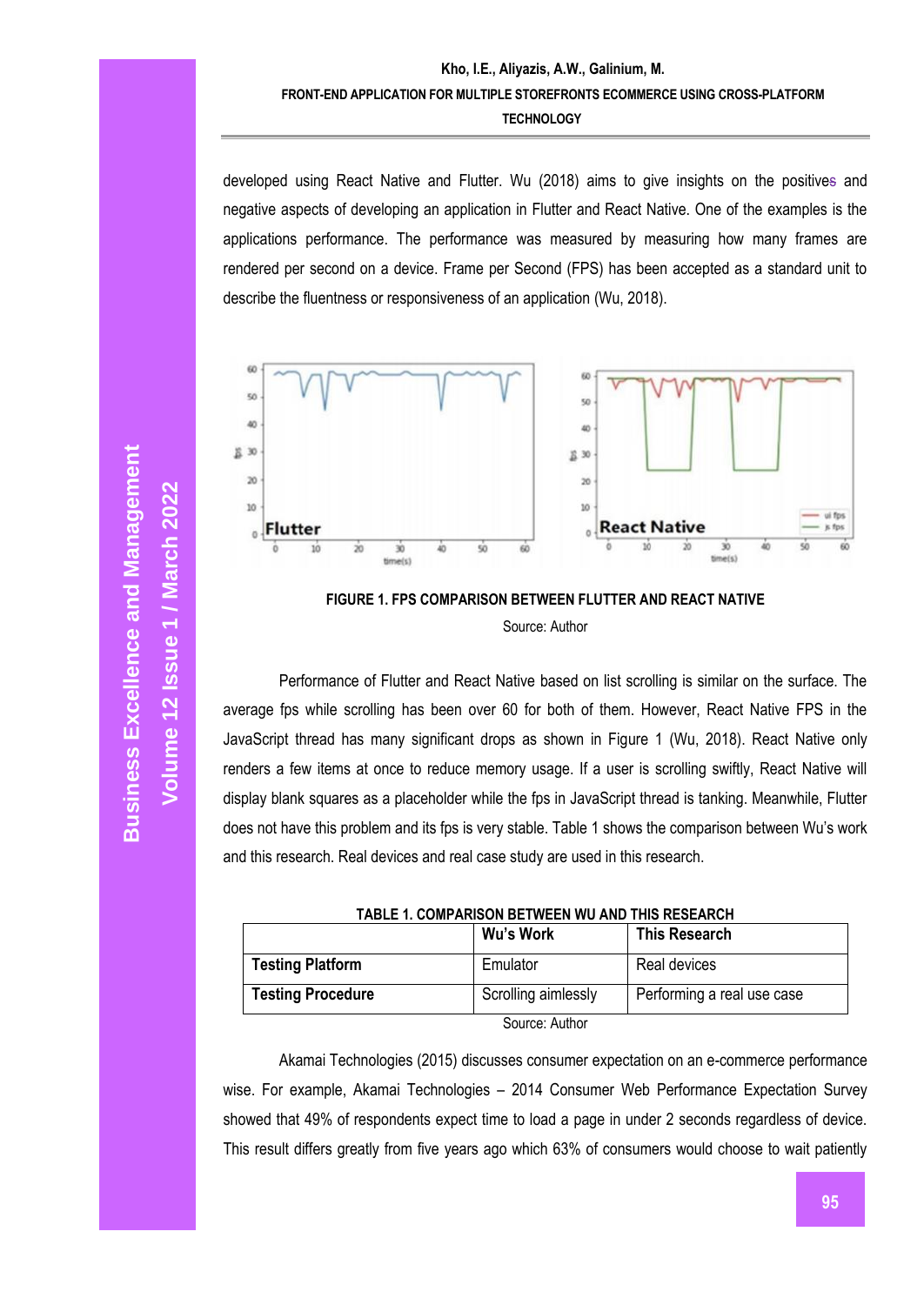for the page to load instead of leaving. From the same survey, 50% of consumers will abandon the website and leave for another website to get what they want.

Dalmasso (2013), Latif (2016) and Rahul Raj & Tolety (2012) conducted a testing with multiple mobile cross-platform framework. PhoneGap, Sencha Touch 2.0, and a bit old Application Craft. Albeit, the performance metrics that they used is quite good. They tested memory usage, CPU usage, and battery consumption. Memory usage is important to test because lower memory usage will allow other applications to be ran simultaneously.

Based on several related works, Figure 2 is created as a framework to measure the performance of a cross-platform application by combining several performance metrics from different related works. Load Time should be swift because according to Akamai Technologies (2015) today's consumers need low load time, preferably under 2 seconds. And it has been proven by Tokopedia's case in 2019. According to Jagiello (2019) and Wu (2018), Frame Rate is an important part of mobile application performance metrics because it represents the input delay that the consumer feels. The higher the number, the lower the input delay which means consumer will have a smooth experience while using the application. Memory Usage is one of the performance metrics that Dalmasso (2013) used in his paper. It represents the flexibility that consumers expect while using an application. Meaning that consumer won't need to close other applications to use our application. By combining Load Time, Frame Rate, and Memory Usage, a performance metrics is created to decide whether a cross-platform framework is good enough performance wise.





Source: Author

# **3. RESEARCH METHODS**

Figure 3 is a research overview as a guideline, which comprises requirements gathering, designing the system, developing the product, testing the product, and finally deploying the product.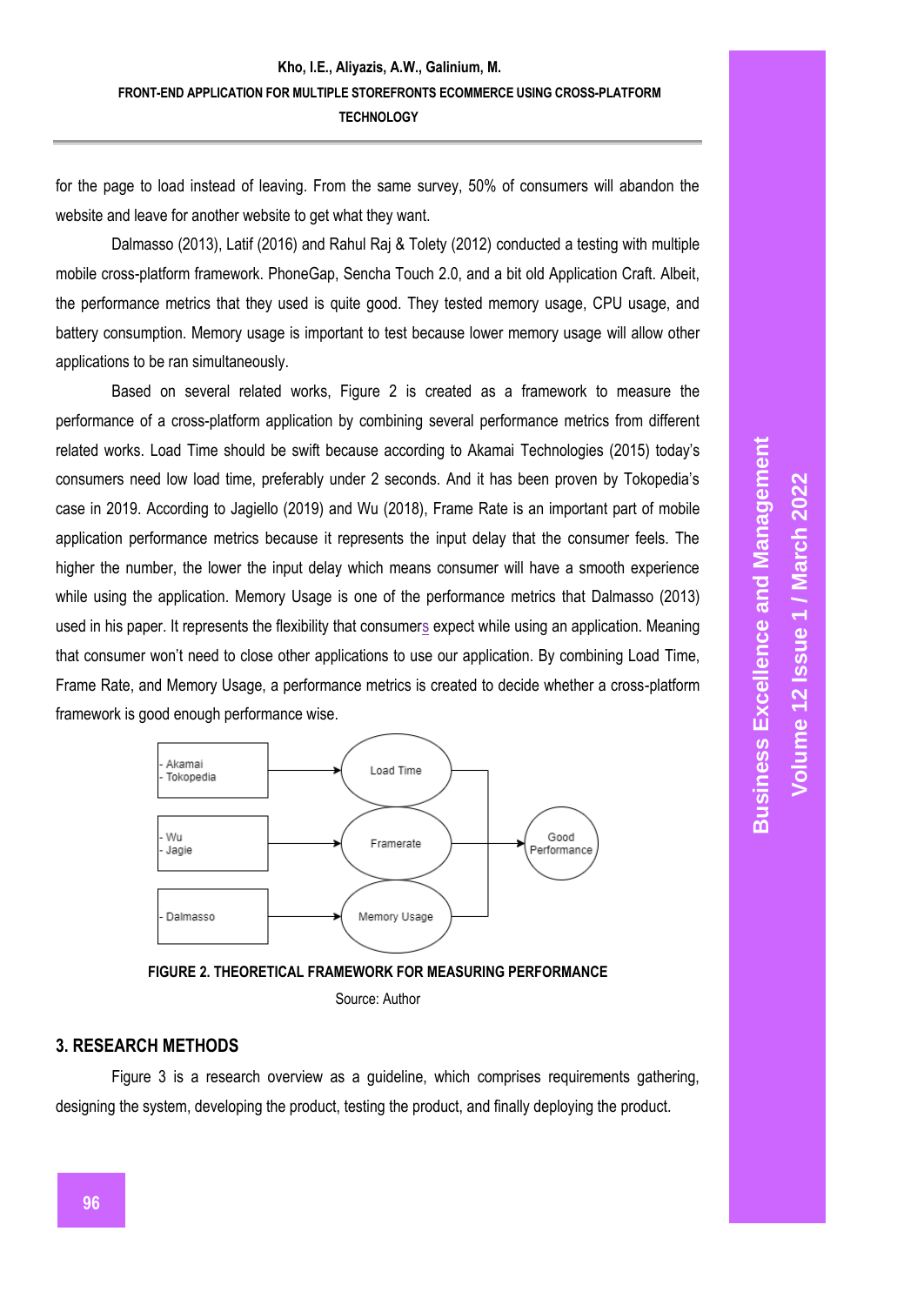#### **Kho, I.E., Aliyazis, A.W., Galinium, M.**

#### **FRONT-END APPLICATION FOR MULTIPLE STOREFRONTS ECOMMERCE USING CROSS-PLATFORM**

**TECHNOLOGY**



**FIGURE 3. RESEARCH OVERVIEW**

Source: Author

From the Architecture Diagram shown on Figure 4, the mobile application is running on their respective API platform on the Flutter framework and React Native framework. The HTTP request is handled on the backend by Request Handler and then Request Handler is running services depending on the request. Services are communicating with the Database Handler to get data from MySQL Database. Figure 5 also shows the use case of the developed application, which includes all the features done by admin and/or customers. The application case study is based on the reference by Livani et.al. (2020).

There are 2 application developments used in this research which are Flutter application and React Native application. Development environment for Flutter is using Android Studio while for React Native is using Visual Studio Code. The reference framework used for target development is Android Developers Guides on Device compatibility. Based on the distribution dashboard, this application is targeting xhdpi normal screen size or 1080p because that is the most common Android screen size and resolution based on data collected on 1-8<sup>th</sup> of January 2021. This application is also targeting minimum of Android 4.4 Kitkat or API 19 based on Android API Distribution chart because it has 98.1% distribution and still has features needed for the application.

**Volume 12 Issue 1 /** 

**Marc**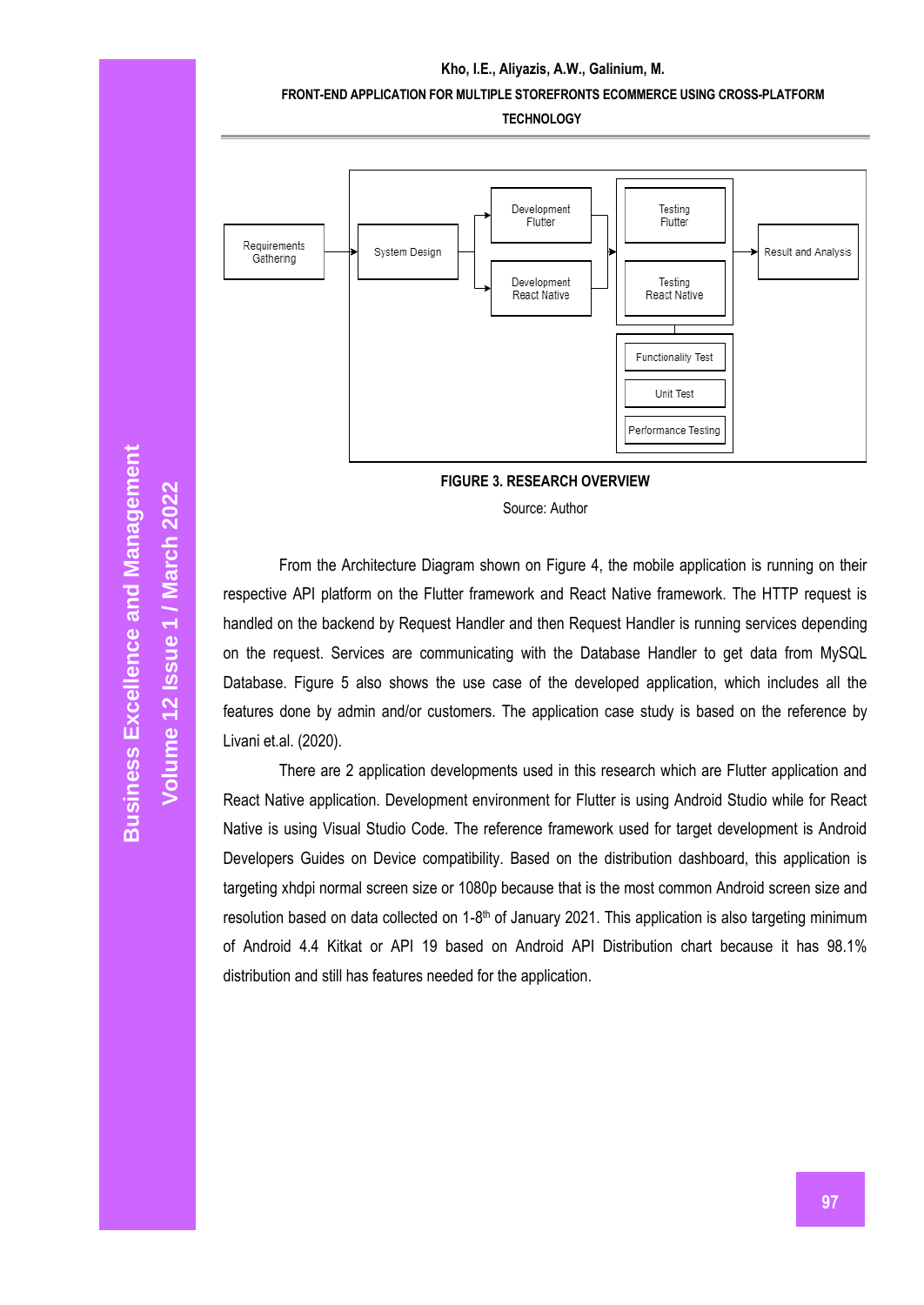**TECHNOLOGY**



**FIGURE 4. ARCHITECTURE DIAGRAM** 

Source: Author

**Business Excellence and Management Business Excellence and Management** Volume 12 Issue 1 / March 2022 **Volume 12 Issue 1 / March 2022**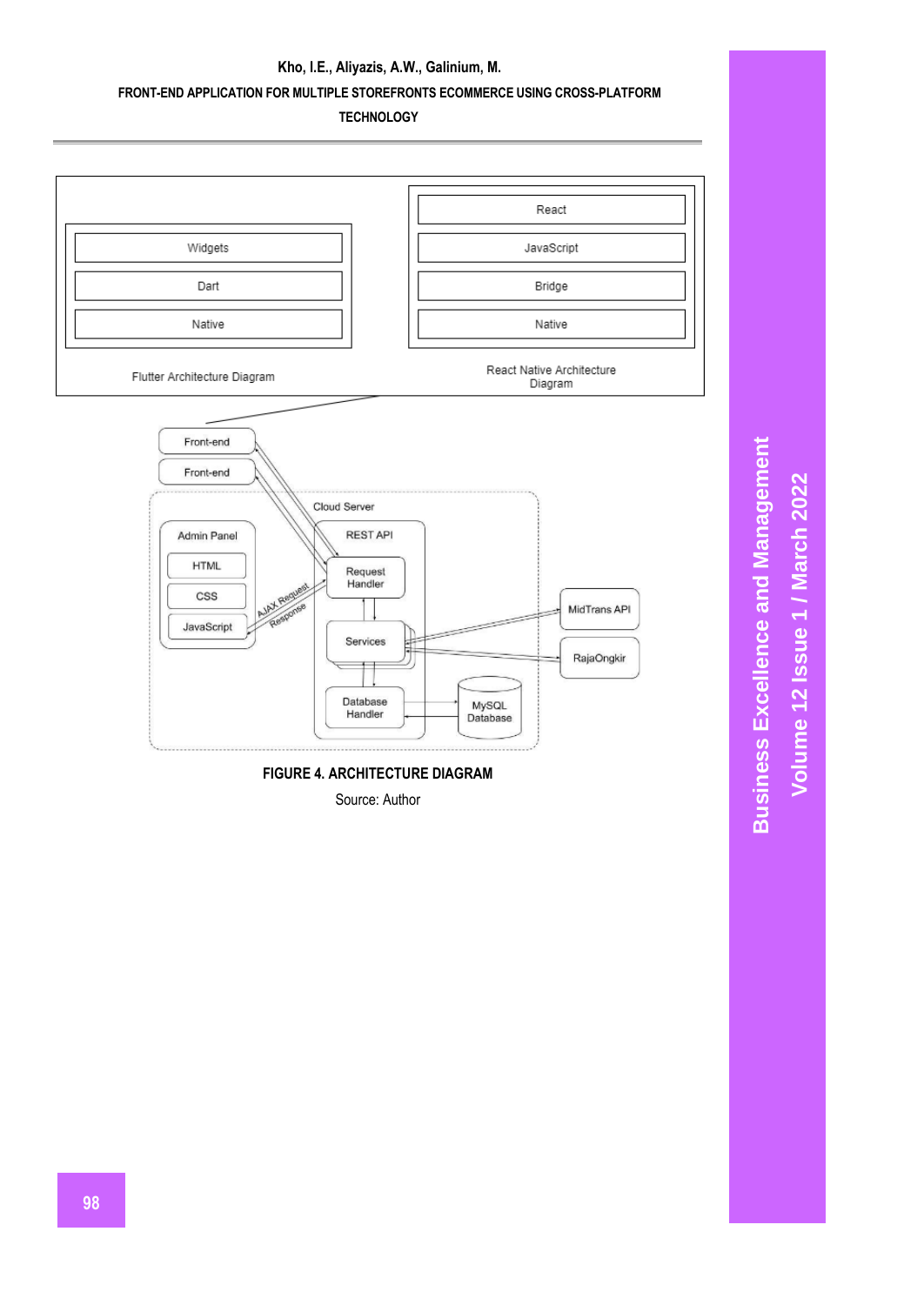

**FIGURE 5. USE CASE DIAGRAM**

Source: Author

Table 2 shows the unit testing where parts of functions are individually tested. In this research, unit testing is conducted manually to ensure everything runs well. While Table 3 describes the functionality testing where the functionality requirements of system is tested. The test is also conducted manually.

| <b>TABLE 2. UNIT TESTING SCENARIO</b>                  |                                 |                                                                                 |  |  |  |
|--------------------------------------------------------|---------------------------------|---------------------------------------------------------------------------------|--|--|--|
| No.                                                    | Use Case Name                   | <b>Details</b>                                                                  |  |  |  |
|                                                        | HTTP: GET                       |                                                                                 |  |  |  |
| Listing all use cases that fetch data from the backend |                                 |                                                                                 |  |  |  |
| 1                                                      | Browse Article or Batik Catalog | GET product list, article list, product detail, and article detail from backend |  |  |  |
| $\overline{2}$                                         | Checkout                        | GET payment method list, address list, and courier list from backend            |  |  |  |
| 3                                                      | <b>Order Notification</b>       | GET order list and order details from backend                                   |  |  |  |
| HTTP: POST                                             |                                 |                                                                                 |  |  |  |
| Listing all use cases that send data to the backend    |                                 |                                                                                 |  |  |  |
|                                                        | Checkout                        | POST order to the backend                                                       |  |  |  |
| $C_{\text{All}}$ $A_{\text{full}}$                     |                                 |                                                                                 |  |  |  |

Source: Author

**Marc**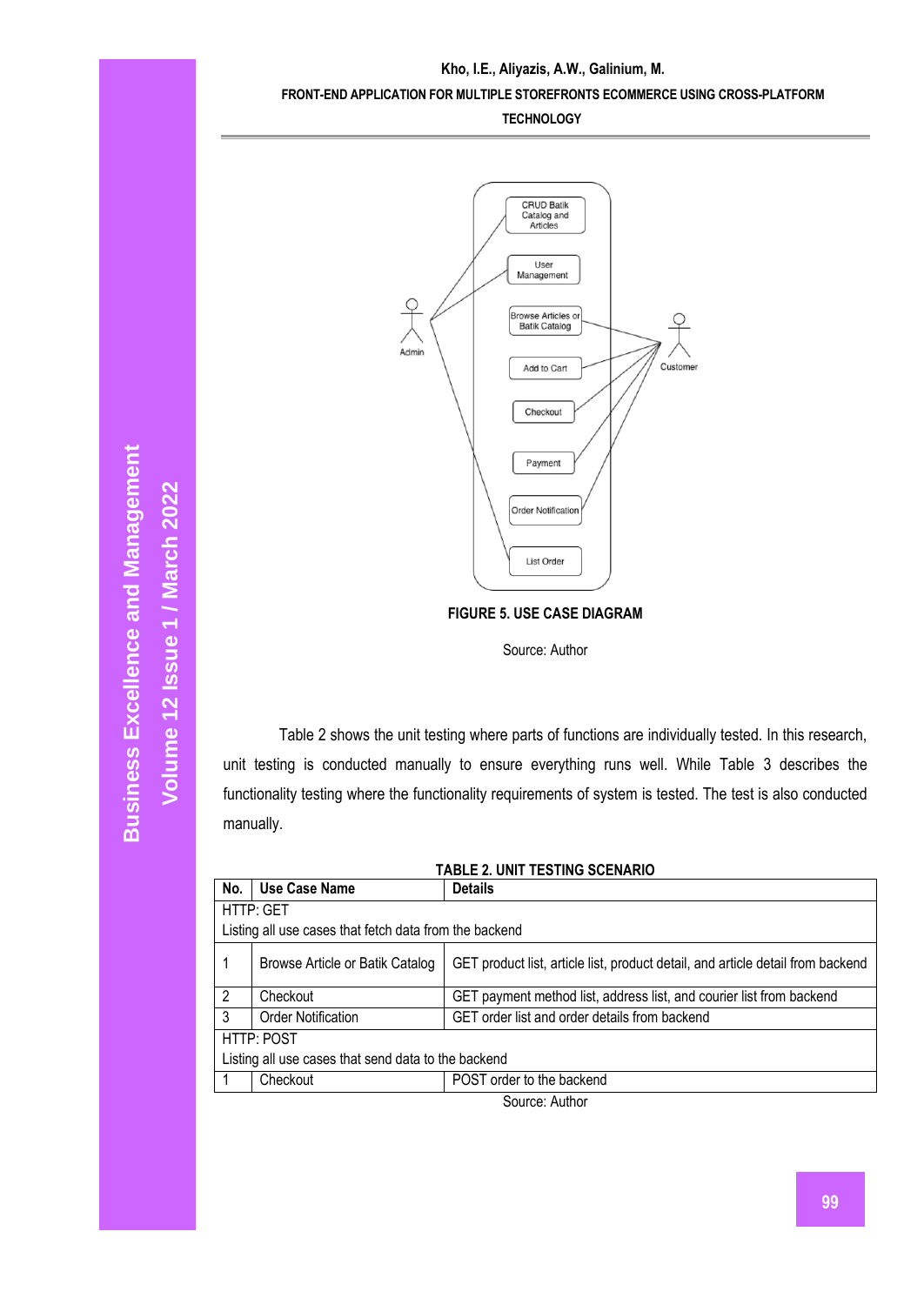|                                 | <b>TABLE 3. FUNCTIONALITY TESTING SCENARIO</b> |                             |  |  |
|---------------------------------|------------------------------------------------|-----------------------------|--|--|
| <b>No</b>                       | <b>Use Cases</b>                               | <b>Features</b>             |  |  |
| Browse Article or Batik Catalog | Scroll through batik or article list           |                             |  |  |
|                                 | Select individual batik or article             |                             |  |  |
| $\overline{2}$                  | Add to Cart                                    | Pressing add to cart button |  |  |
| 3<br>Checkout                   | <b>Selecting Address</b>                       |                             |  |  |
|                                 | Selecting payment method                       |                             |  |  |
|                                 | Selecting courier                              |                             |  |  |
|                                 | Pressing checkout button                       |                             |  |  |
| <b>Order Notification</b><br>4  | Scroll through order list                      |                             |  |  |
|                                 | Select individual order                        |                             |  |  |
|                                 |                                                | Source: Author              |  |  |



**FIGURE 6. PERFORMANCE TESTING FRAMEWORK**

Source: Author

Figure 6 shows the performance testing framework that is used in this research. First, both applications are given a set of task or scenario to complete. It resembles how a customer would behave when they want to buy a product. During the scenario, application performance is measured including load time, frame rate, and memory usage. After the results are get, a comparison will be conducted to see which cross-platform framework has better performance. Load time is measured by using a stopwatch to count how long it took for the app to start from a cold start. Frame rate is measured by using React Native and Flutter debugger during scenario. Memory usage is measured by looking at the phones task manager. Testing scenario is done on 5 different devices and repeated 5 times for each device per application. The devices that are used for performance testing according to Table 4, are Google Pixel 3a, Xiaomi Redmi Note 5 pro, Asus Zenfone Zoom S, Asus Zenfone 5 ZE620KL, and Asus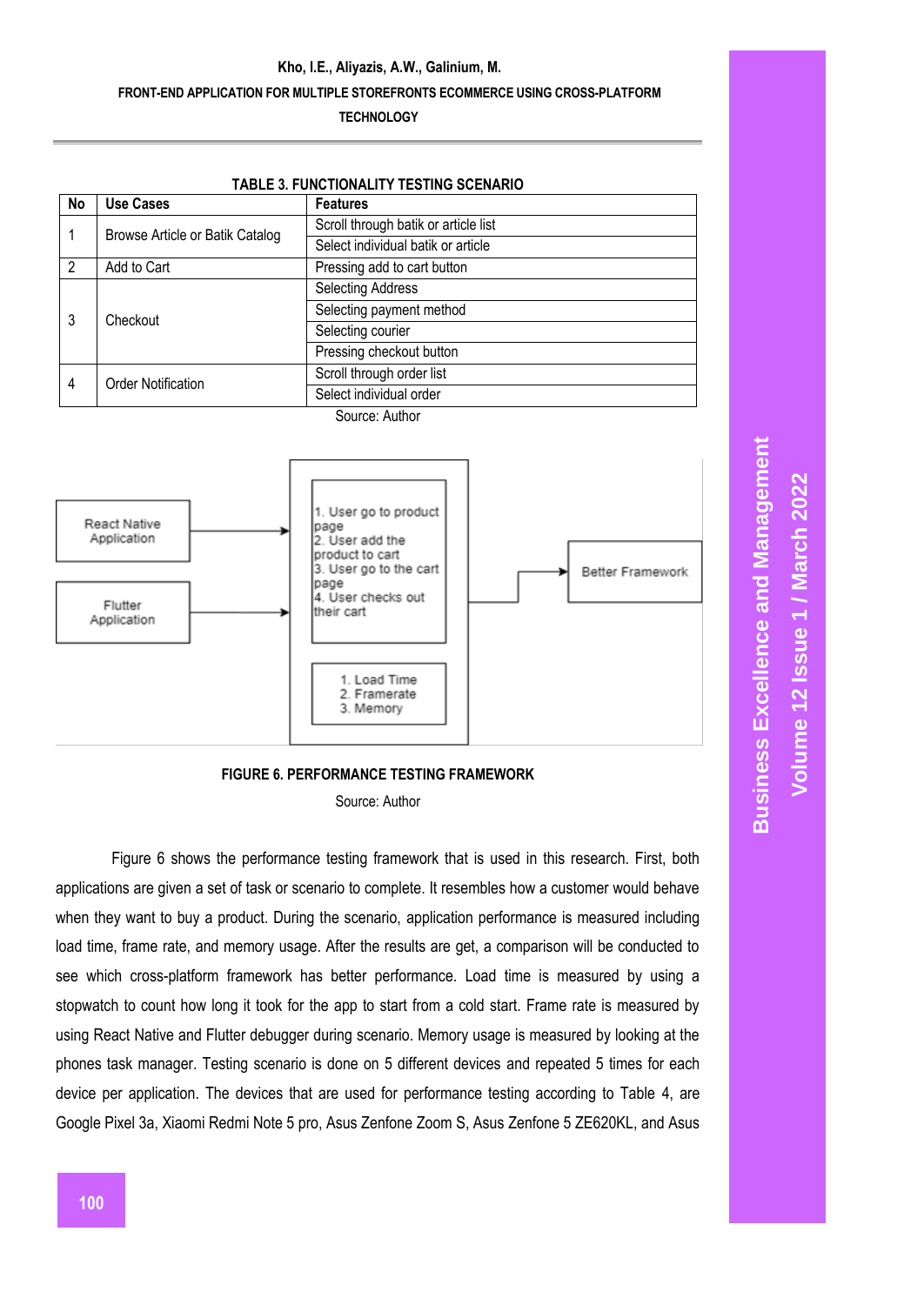Zenfone 3 ZE552KL. Some of them might have different specs but all of them are on different conditions (e.g., number of applications running).

| IADLL 4. LIOT OF DEVICED FOR TECHNO |                |            |            |                        |
|-------------------------------------|----------------|------------|------------|------------------------|
| <b>Device</b>                       | <b>Chipset</b> | <b>GPU</b> | <b>RAM</b> | <b>Android Version</b> |
| Google Pixel 3a                     | Snapdragon 670 | Adreno 615 | 4GB        | Android 11             |
| Xiaomi Redmi Note 5 pro             | Snapdragon 636 | Adreno 509 | 4GB        | Android 10             |
| Asus Zenfone Zoom S                 | Snapdragon 625 | Adreno 506 | 3GB        | Android 8              |
| Asus Zenfone 5 ZE620KL              | Snapdragon 636 | Adreno 509 | 4GB        | Android 9              |
| Asus Zenfone 3 ZE552KL              | Snapdragon 625 | Adreno 506 | 3GB        | Android 7              |
|                                     |                |            |            |                        |

### **TABLE 4. LIST OF DEVICES FOR TESTING**

Source: Author

# **4. FINDING AND RESULT**

User Requirement Results

R.C. is a Chief Technology Officer at Xintesa. F.K. is a Software Engineer at Shopee and A.W. is an iOS Developer at Apple. Based on the Table 5, mobile developers do care about their applications performance. The most common answers on their top priority for application performance measures are memory usage, frame rate, and load time. They also put application performance as a factor on choosing which cross-platform framework they want to use.

#### **TABLE 5. USER REQUIREMENTS INTERVIEW RESULT**

| <b>Questions</b>                                                              | R.C. from Xintesa                                                                         | F.K. from Shopee                                                                                                                                                                        | A.W. from Apple                                                                                                      |
|-------------------------------------------------------------------------------|-------------------------------------------------------------------------------------------|-----------------------------------------------------------------------------------------------------------------------------------------------------------------------------------------|----------------------------------------------------------------------------------------------------------------------|
| think<br>that<br>Do<br>you<br>application performance<br>is important?        | I do think it is important<br>affects<br>it<br>as<br>user<br>experience.                  | Application performance<br>is very important, the<br>benchmark<br>of<br>each<br>language<br>and<br>framework would be a<br>big decider on what to<br>choose.                            | Yes.                                                                                                                 |
| What should be counted<br>application<br>as<br>performance<br>parameters?     | Something that can be<br>used<br>to<br>measure<br>application performance<br>objectively. | Memory<br>usage,<br>business<br>logic,<br>rendering speed.                                                                                                                              | Cust. Satisfactory, error<br>rate,<br>application<br>throughput,<br>response,<br>security, mem usage,<br>time delay. |
| What are the 3 most<br>application<br>important<br>performance<br>parameters? | Load<br>time,<br>memory<br>usage, frame rate.                                             | <b>CPU</b><br>and<br>memory<br>benchmark<br>intensive<br>(Gauss-Legendre<br><b>or</b><br>algorithm),<br><b>Borwein</b><br>frame rate, how fast it<br>interacts<br>with<br>phone<br>API. | Mem usage, time delay,<br>throughput.                                                                                |
| Why<br>do you<br>choose                                                       | Load<br>time<br>because                                                                   | Because it's scientific,                                                                                                                                                                | Because<br>already                                                                                                   |

**Volume 12 Issue 1 /** 

**Marc**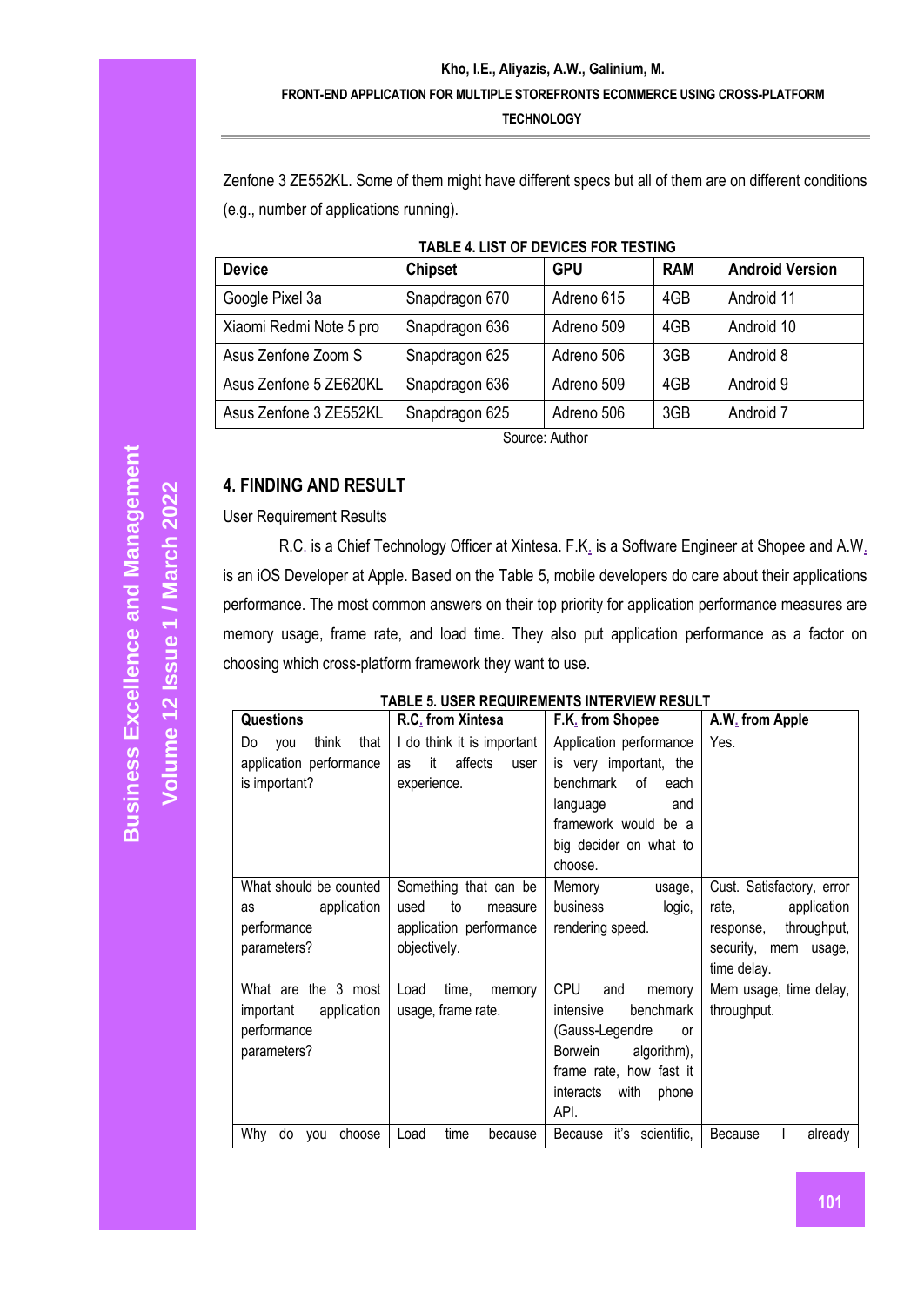| those 3 as the most<br>application<br>important<br>performance<br>parameters?                                                      | customers hate waiting.<br>memory usage so that<br>customers can multitask<br>and frame rate because<br>it affects response time<br>the<br>overall<br>and<br>smoothness<br>0f<br>the<br>application. | and also, I would like to<br>smooth<br>have<br>a<br>experience while using<br>the app. | the<br>research<br>about<br>similar area as an iOS<br>developer in order to<br>build mobile app based<br>on Questionnaire. |
|------------------------------------------------------------------------------------------------------------------------------------|------------------------------------------------------------------------------------------------------------------------------------------------------------------------------------------------------|----------------------------------------------------------------------------------------|----------------------------------------------------------------------------------------------------------------------------|
| Do you think application<br>performance<br>be<br>can<br>used as a factor to know<br>cross-platform<br>framework is good or<br>not? | I do think application<br>performance<br>can be<br>used as a factor to help<br>me choose which cross-<br>platform framework<br>want to use.                                                          | Yes, it should<br>be<br>a<br>factor.                                                   | Yes.                                                                                                                       |

Source: Author

# **5. DISCUSSION**

Performance testing result of React Native mobile application has average load time of 4.26 seconds, average frame rate of 59.8 frames per second and average memory usage of 27.6MB, as shown in Table 6 based on this paper's performance testing scenario.

## **TABLE 6. REACT NATIVE PERFORMANCE TEST RESULT**

| <b>Device</b>               | <b>Load Time</b> | <b>Frame Rate</b> | <b>Memory Usage</b> |  |
|-----------------------------|------------------|-------------------|---------------------|--|
| Google Pixel 3a             | 4.21s            | 60.0fps           | 29MB                |  |
| Xiaomi Redmi Note 5 pro     | 3.98s            | 60.0fps           | 34MB                |  |
| Asus Zenfone Zoom S         | 4.39s            | 59.2fps           | 16MB                |  |
| Asus Zenfone 5 ZE620KL      | 4.41s            | 59.9fps           | 36MB                |  |
| Asus Zenfone 3 ZE552KL      | 4.31s            | 59.9fps           | 23MB                |  |
| $\sim$ $\sim$ $\sim$ $\sim$ |                  |                   |                     |  |

Source: Author

Performance testing result of Flutter mobile application has average load time of 1.69 seconds, average frame rate of 60.0 frames per second, and average memory usage of 27.6MB as shown in Table 7 based on this paper's performance testing scenario.

#### **TABLE 7. FLUTTER PERFORMANCE TEST RESULT**

| <b>Load Time</b> | <b>Frame Rate</b> | <b>Memory Usage</b> |
|------------------|-------------------|---------------------|
| 1.96s            | 60.0fps           | 5.2MB               |
| 1.91s            | 60.0fps           | 2.9MB               |
| 1.62s            | 60.0fps           | 1.9MB               |
| 1.45s            | 60.0fps           | 8.62MB              |
| 1.51             | 60.0fps           | 14MB                |
|                  |                   |                     |

Source: Author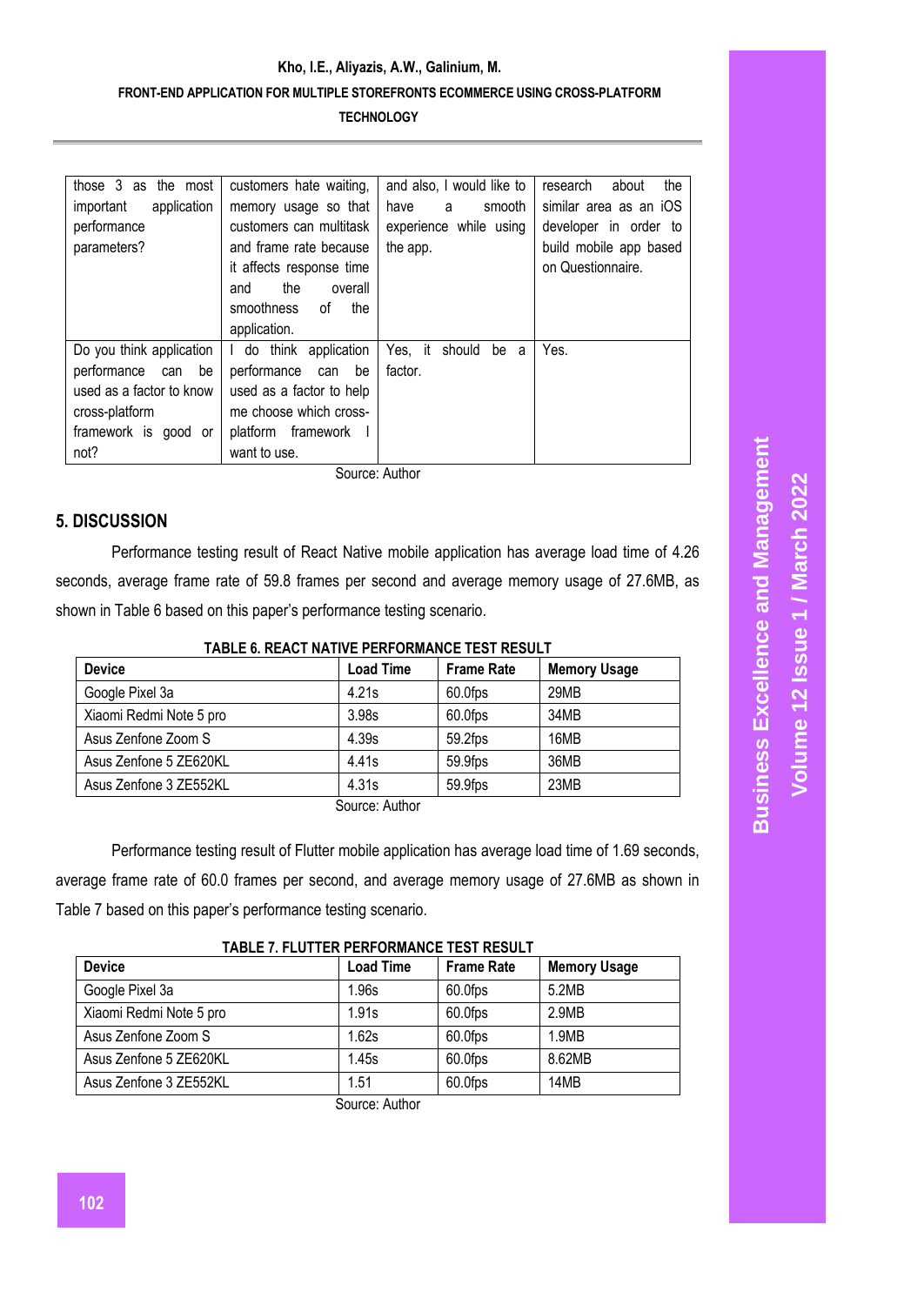From comparison of Table 6 and Table 7, both Flutter and React Native does not have big difference in regards of average frame rate. Both of them reached around 60 frames per second, which is great. The difference lies in their load time and memory usage. The result from this project's performance testing shows that Flutter application has approximately half load time compared to React Native. Flutter has around 2 seconds of load time which is deemed acceptable according to Akamai Technologies (2015). Meanwhile, React Native's 4 seconds load time is very bad. This number is very high because React Native must load all the JavaScript modules. Flutter application also has lower Memory Usage compared to React Native because Flutter does not have to load the JavaScript modules meanwhile React Native does. Both of those can be remedied by importing less react modules.

## **6. CONCLUSIONS**

This research is aimed to design and implement a software using Flutter and React Native and then compare their performance to see which one has better performance. From the result, Flutter is better than React Native due to having shorter load time and lower memory usage. This aligns with two hypotheses that stated Flutter has a shorter load time than React Native and Flutter has a lower memory usage than React Native. But, contrary to one of the hypotheses, React Native did in fact reach around 60 frames per second during usage. For further studies related to this research, there are some performance metrics that can be tested which are battery usage and CPU Usage. In addition to that, the application can also be tested in some other platforms, such as iOS.

# **REFERENCES**

Akamai Technologies (2015), *Performance Matters Key Consumer Insights*. Retrieved 13 February 2021, from https://www.akamai.com/us/en/multimedia/documents/content/akamaiperformance-matters-key-consumer-insights-ebook.pdf

Chatterjee, S., Chowdhury, K. S., & Sengupta, S. (2016), *Application performance measurement and reporting,* U.S. Patent No. 9,311,211. Washington, DC: U.S. Patent and Trademark Office.

Compfest (2019), *How Tokopedia Improve Its Most Important Page on iOS App*. Retrieved 12 February 2021, from [https://compfest.wordpress.com/2019/08/14/how-do-we-improve-our-most](https://compfest.wordpress.com/2019/08/14/how-do-we-improve-our-most-important-page-on-ios-app/)[important-page-on-ios-app/](https://compfest.wordpress.com/2019/08/14/how-do-we-improve-our-most-important-page-on-ios-app/)

**Volume 12 Issue 1 /** 

**Marc**